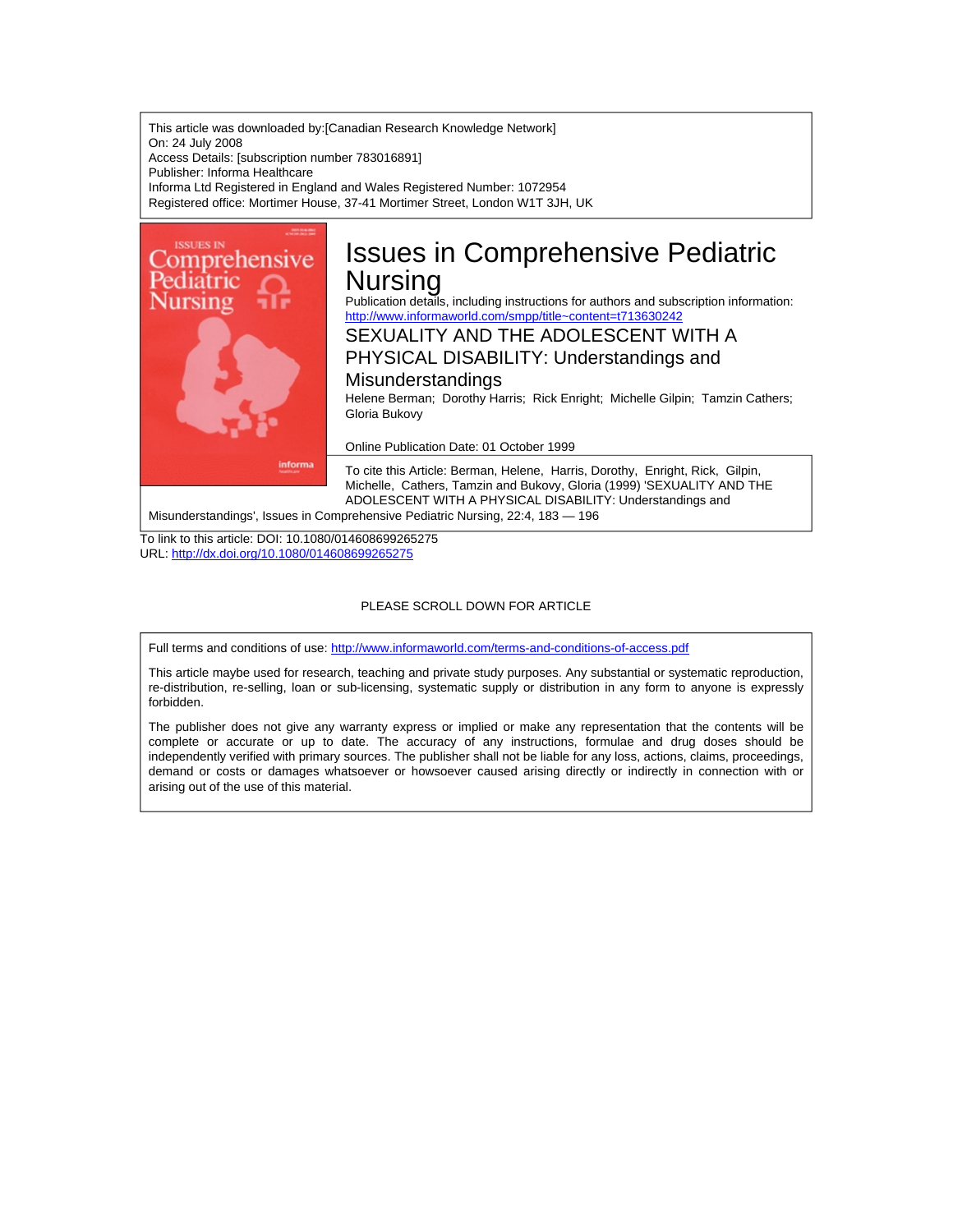# *SEXUALITY AND THE ADOLESCENT WITH A PHYSICAL DISABILITY: Understandings and Misunderstandings*

*HELENE BERMAN, RN, PhD University of Western Ontario,*

*London, Ontario, Canada*

*DOROTHY HARRIS, RN, BScN, CRRN RICK ENRIGHT, BA, MSW MICHELLE GILPIN, MA, PhD (candidate) TAMZIN CATHERS, MA Thames Valley Children's Centre, London, Ontario, Canada*

*GLORIA BUKOVY, BSc*

*University of Western Ontario, London, Ontario, Canada*

The purpose of this descriptive study was to examine the areas of sexual knowledge, sexual behavior, and beliefs about sexuality among adolescents with congenital physical disabilities. The sample consisted of 15 males and 14 females, ranging in age from 12 to 22 years. The Sexual Knowledge Interview Schedule (SKIS) was administered to all participants during face-to-face interviews. In addition, the participants were asked questions regarding their ability to engage in intimate relationships and their future childbearing potential. Overall, the findings suggested that these adoles cents are uninformed or misinformed about general sexual knowledge, have many misconceptions about sexuality and their disability, and depend on health care professionals and parents for sex education. Implications of this research are discussed.

During the past 20 years, the number of children and adolescents in North America with chronic, disabling conditions has increased substantially (Hallum, 1995; Wolman & Basco, 1994). According to a 1994 report by the Canadian Institute of Child Health, approximately 530,000 children and youth between birth and 19 years of age have at least one

**Received 1 August 1999; revised 25 September 1999; accepted 4 October 1999.**

**This study was funded by a grant from the University of Western Ontario, Vice President's Research Fund. The authors would like to thank Sharron Docherty, RN, PhD, for her valued contributions during the early stages of this research.**

**Address correspondence to Helene Berman, RN, PhD, School of Nursing, University of West ern Ontario, Health Sciences Addition, Room 30, London, ON, Canada, N6A 5C1.**

> *Issues in Comprehensive Pediatric Nursing, 22:183–196, 1999 Copyright* ã *1999 Taylor & Francis 0146-0862/99 \$12.00 + .00 183*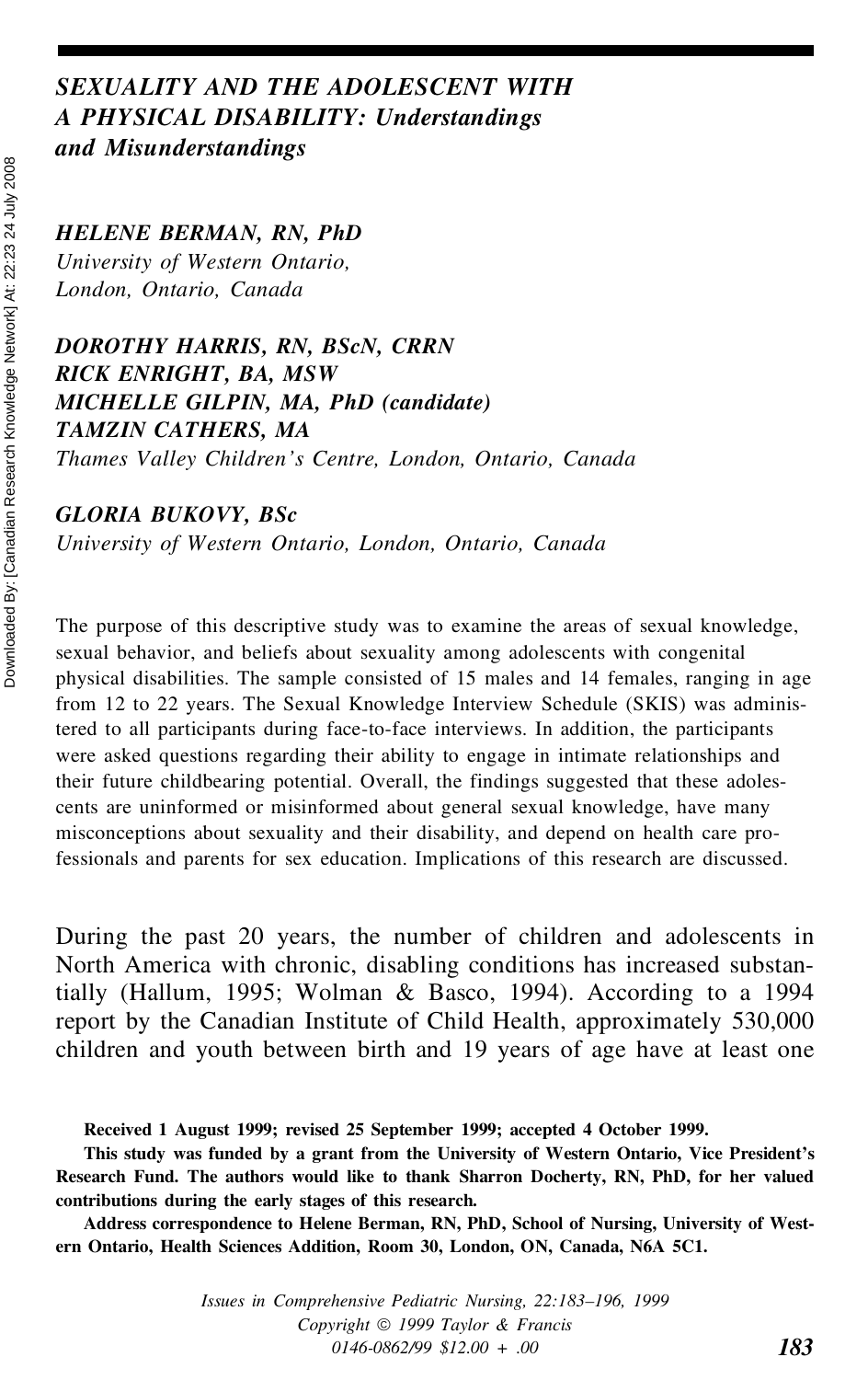physical disability (CICH, 1994). This figure represents 7.2% of all children in Canada. In the United States, it has been estimated that 3.8 million children from the age of birth to 17 years have a physical disability (U.S. Department of Health & Human Services, 1995).

In part, this trend may be attributed to technological developments that have enabled children to survive difficult births, prematurity, previ ously fatal congenital anomalies and other disease processes. As a result of improved clinical management and greater of understanding of the complications associated with childhood chronic illnesses, many afflicted children who once faced certain early death are now living well into adolescence and adulthood. Regardless of where nurses work, whether they are in community settings or hospital settings, the likelihood that they will encounter children and adolescents with disabilities is high.

Even under the best of circumstances, the life stage of adolescence presents young people with a multitude of challenging tasks. For adoles cents who have physical disabilities, the challenges are enormous. Exten sive research has been conducted with adolescents who have chronic illnesses or physical disabilities. The topic of sexuality among nondisabled adolescents also has been the focus for many investigators. However, few scholars have attempted to bring these areas of inquiry together. In other words, surprisingly little research attention has been devoted to the issue of sex or sexuality among adolescents who are physically challenged.

The lack of research within this population is particularly disturbing because sexuality is a central concern among adolescents and their families, and because it reinforces the myth that young people with physical disabilities are uninterested in sex and sexuality. Furthermore, this gap in current knowledge implies that physically disabled adolescents are inca pable of sexual relationships; that they are, in essence, asexual beings. The purpose of this paper is to describe an exploratory study designed to investigate the areas of sexual knowledge, beliefs about sexuality, sexual behavior, and relationships among adolescents with congenital physical disabilities. Implications for nurses and other health and social service professionals also are discussed.

## *REVIEW OF THE LITERATURE*

A search of databases and literature in the disciplines of nursing, medi cine, psychology, social work, education, and counselling revealed few published studies addressing the area of sexuality among adolescents with physical disabilities. While early interest in this topic is evident by the appearance of several publications during the 1970s, notably few studies were published throughout the 1980s. During the last decade, there ap pears to be a renewed interest in this area. In the present review, current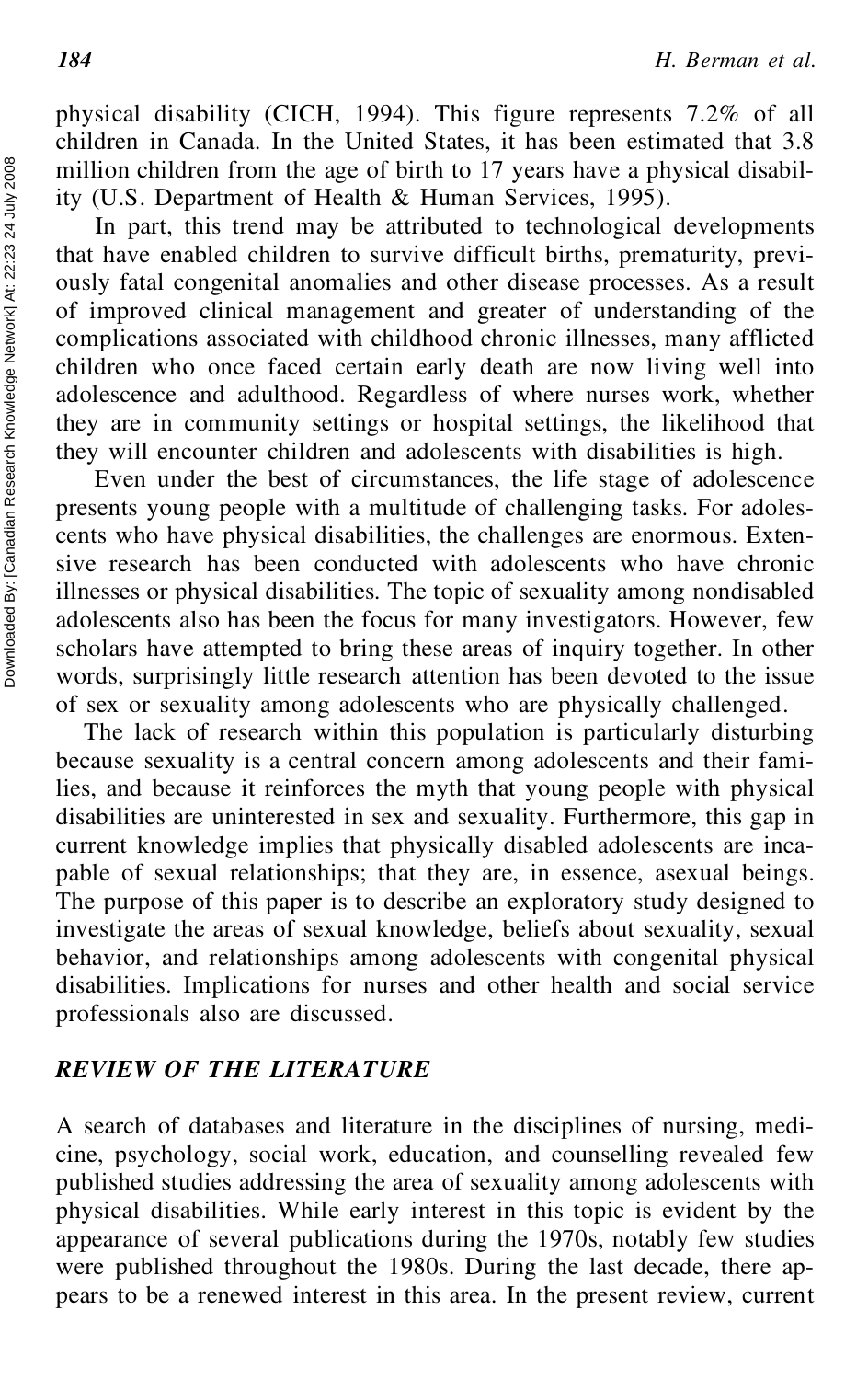understandings, with particular attention to sexual knowledge, sex education, beliefs, attitudes, and behaviors among adolescents with physical disabilities, are examined.

## *Sexual Knowledge*

Several investigators have reported lack of knowledge about sexuality among adolescents with disabilities (Borjeson & Lagergren, 1990; Hayden, Davenport, & Campbell, 1979; Nelson, 1995; Rothenberg, Franzblau, & Geer, 1979). Because these adolescents are often isolated from others their age, it has been speculated that they may lack opportunities to learn about their sexuality or to engage in social activities or sexual experi mentation (Bardach & Anderson, 1979; McAnarney, 1985; Strax, 1988). With respect to knowledge about sex and sexuality, Erickson and Erickson (1992) observed differences between perceived knowledge (question naire) and actual knowledge (interview) in the areas of anatomy, sexual function, and sexual physiology among a sample of adolescents with spina bifida. Many of the teenagers in this study were unsure or uninformed about the implications of their disability on sexual functioning.

Similar findings were reported by Cromer et al. (1990). In their study, which was one of the few to include a control group, adolescents with spina bifida demonstrated lower levels of sexual knowledge compared with adolescents without disabilities. These authors also noted that, although most disabled teens expressed a desire to marry and have chil dren, fewer than 20% had sought information regarding their sexual or reproductive function.

## *Sex Education*

The level and relevance of sex education classes for physically disabled adolescents have received attention by several researchers (Blackburn, 1995; Shapland, 1993; Stevens et al., 1996). As these authors have ob served, sex education classes are often conducted in conjunction with physical education programs in which many adolescents with physical disabilities do not participate. Thus, these young people are often inad vertently excluded. According to findings reported by Blum, Resnick, Nelson, and Germaine (1991), nearly one-half of all physically disabled adolescents did not receive any type of education related to sex or sexu ality in their schools. Among those who did participate in some form of sex education, less than 20% received material about their disability. Similarly, Blackburn (1995) reported that 80% of disabled adolescents had received sex education from a variety of sources, but fewer than 20% of the sample received this information through a school-based sex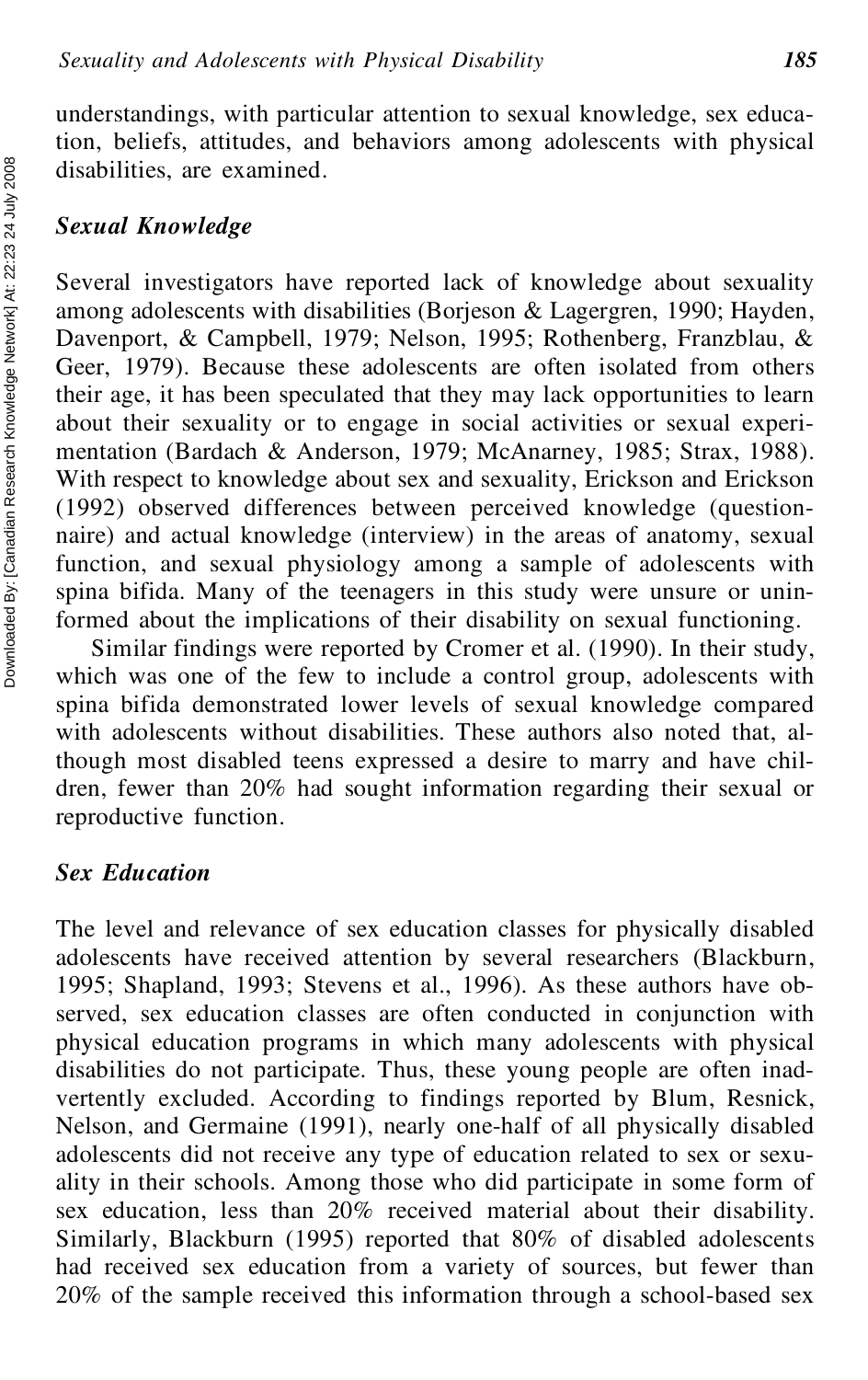education program. Further, the information received was often not rel evant or appropriate to the adolescent's specific disability.

According to Stevens et al. (1996), physically disabled adolescents do not typically receive information on important topics such as marriage, parenthood, contraception, sexually transmitted diseases, and sexual abuse. As Shapland (1993) noted, educators often place an emphasis on fears about the disability, pregnancy, and inappropriate behaviors, while the need for intimacy and human touch as a part of sexual expression is overlooked. According to Blackburn (1995), many young adolescents with physical disabilities inquire about other methods they may use to fulfill sexual needs and desires without necessarily having intercourse.

Goodman, Budner, and Lesh (1971) reported that although many par ents teach the facts of reproduction, they are often reluctant to discuss other aspects of sexuality with their physically challenged adolescents. Although this study was conducted more than 20 years ago, there are some indications that the conclusions are equally valid today. Specifi cally, parents have been reported to fear that sex education will cause a premature interest in sex and sexual activity (Nelson, 1995). Moreover, parents seem to be frightened that their physically disabled child will never achieve a satisfactory relationship or will get hurt if he or she becomes involved with someone. The moral and value systems of parents also appear to play a role in their anxieties about discussing sexuality with their children.

#### *Sexual Beliefs and Attitudes*

The literature concerning attitudes toward sexuality and disability is conflicting. According to Hallum (1995), many parents and health care workers historically have tended to think of disabled adolescents as asexual beings who are either unable to engage in sex or are simply uninterested in sex. Several recent studies suggest that this attitude is changing. For ex ample, Nelson (1995) suggested that many physically disabled adoles cents can make adjustments to suit their sexual needs. Depending on the physical disability and sexual interest, adolescents may express them selves sexually or be sexually active in a variety of ways.

In one nursing study, Meeropol (1991) questioned adolescents with spina bifida and cerebral palsy and concluded that the majority feel as if they are attractive to other people and "part of the gang" of their able-bodied peers. Moreover, Stevens et al. (1996) compared disabled adolescents with nondisabled adolescents and reported no significant differences in self-esteem levels or degree of satisfaction with physical appearance between the two groups. In contrast, Rauen and Aubert (1992) and Hallum (1995) noted that many pubescent individuals viewed them-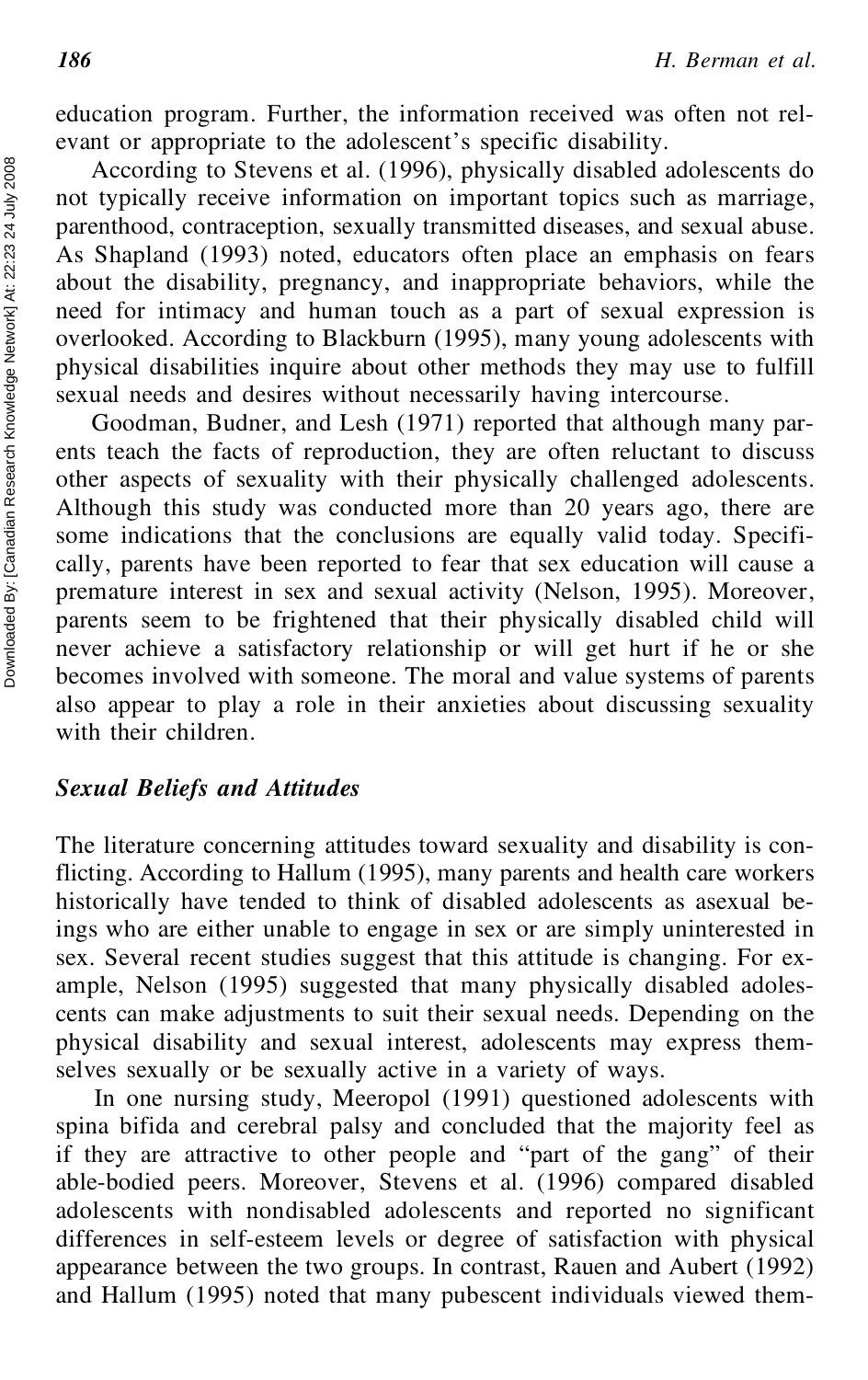selves as "different from" and "unattractive to" others. Still, according to Cromer et al. (1990), most do feel that they will be able to develop and maintain a sexual relationship at some point in their lives. Overall, this area remains relatively understudied as few investigators have talked directly with the adolescents themselves about their attitudes toward sex and sexuality.

## *Sexual Activity and Relationships*

The degree to which adolescents with physical disabilities engage in sexual behavior is not clear. Several researchers have noted that physically dis abled adolescents have fewer intimate relationships than their nondisabled peers (Borjeson & Lagergren, 1990; Dorner, 1977; Stevens et al., 1996). As Stevens et al. (1996) noted, only 29% of 13- to 16-year old teenagers who had a physical disability reported ever having been on a date.

In contrast to these studies, Suris, Resnick, Cassuto, and Blum (1996) reported no overall difference among male or female physically disabled adolescents as compared with a control group of nondisabled adolescents with respect to the frequency with which they engaged in sexual activity. However, as the researchers note, their sample was taken from a second ary public school, and consequently the participants were at a high functional level and may not be representative of the physically disabled adolescent population.

Overall, the research related to sexuality among adolescents with physi cal disabilities is limited and inconsistent. By itself, this statement is significant, reflecting the widespread perspective that adolescents with physical disabilities are uninterested in issues related to sexuality. More over, among the studies that exist, samples are often comprised of adolescents with both congenital and acquired disability, or with physical as well as cognitive disability, variables that significantly influence the experience of living with a disability.

## *RESEARCH METHODS*

The study was approved through the university's human subjects review process. A nonrandom convenience sample of adolescents with physical disabilities was drawn from several cities throughout southwestern Ontario and included 29 young people, 15 males and 14 females, ranging in age from 12 to 22 years with a mean age of 16.4 years. Adolescents with acquired or cognitive disabilities were excluded from the present study because their experiences related to sexuality are likely quite different from those of the target population.

With respect to the type of disability, 12 (41%) had cerebral palsy, 11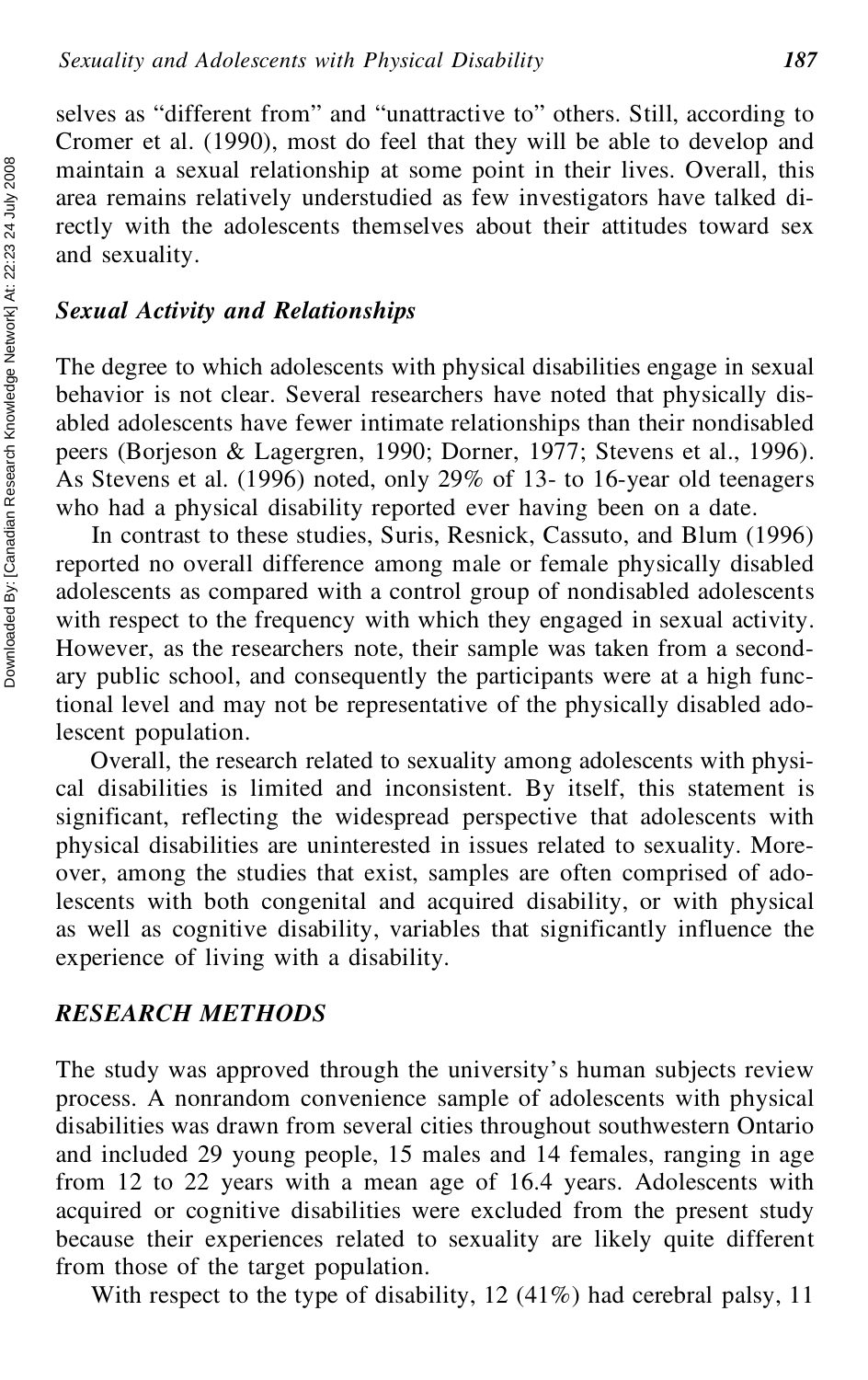(38%) had spina bifida, 2 (7%) had muscular dystrophy, and 4 (14%) had disabilities that participants classified as "unknown" (Table 1). Because each of these disabilities varies greatly in severity and effect on functional status, the participants were grouped according to their ambulatory ability, a categorization that has proved useful by the authors in their clinical work with this population. Seventeen (65%) were nonambulatory, requiring wheelchairs or other assistive devices;  $1 \, (3\%)$  was partially ambulatory, meaning that this individual had limited ambulatory ability; and 8 (31%) were categorized as community ambulators, which meant that the individuals were fully ambulatory and did not require any assistive devices. Consent and assent were obtained from the parents and adoles cents respectively.

The primary instrument was the Sexual Knowledge Interview Sched ule (SKIS) (Forchuk & Martin, 1989). This 42-item interview schedule, which uses open ended questions coded into close-ended categories, is comprised of two scales, a Knowledge Scale (34 items) and a Potential for Abuse Scale (8 items). The Knowledge Scale includes four subscales: Feelings (4 items), which inquires about the participants' ability to differ entiate common emotions; Body Parts Identification (11 items), which consists of naming body parts from a diagram; Body Parts Function (9

| Type of disability | Age range (years) | Number of participants |
|--------------------|-------------------|------------------------|
| Cerebral palsy     |                   | 12 $(41\%)$            |
|                    | $12 - 15$         | 3                      |
|                    | $16 - 18$         | 8                      |
|                    | $19 - 22$         | 1                      |
| Spina bifida       |                   | 11 (38%)               |
|                    | $12 - 15$         | 3                      |
|                    | $16 - 18$         | $\overline{7}$         |
|                    | $19 - 22$         | 1                      |
| Muscular dystrophy |                   | 2<br>(7%)              |
|                    | $12 - 15$         | 0                      |
|                    | $16 - 18$         | 1                      |
|                    | $19 - 22$         | 1                      |
| Unknown            |                   | 4(14%)                 |
|                    | $12 - 15$         | 3                      |
|                    | $16 - 18$         |                        |
|                    | $19 - 22$         | $\Omega$               |

**Table 1. Age of participants by type of disability**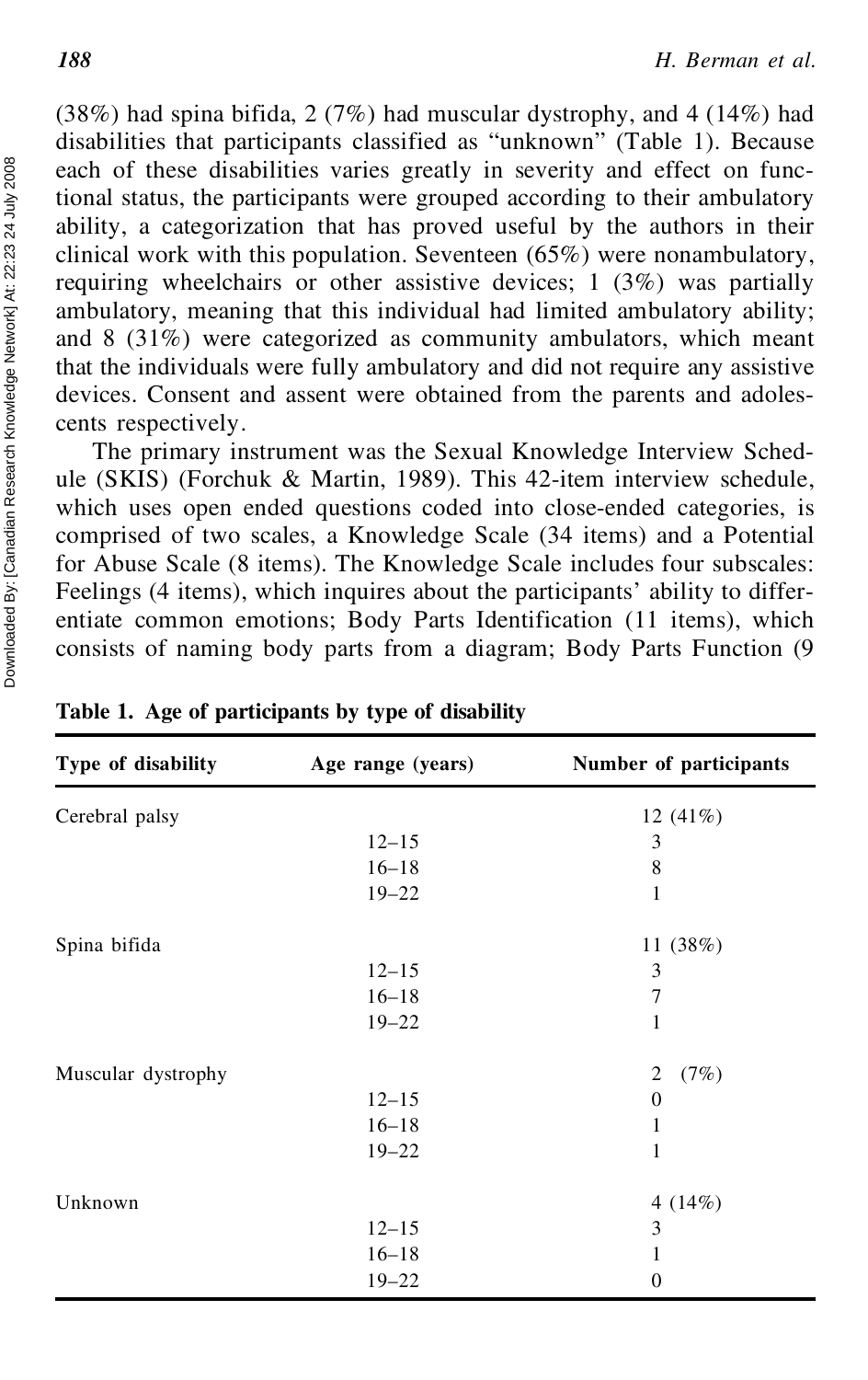items), which includes simple items related to reproduction, menstruation, urination, and defecation; and General Sexual Knowledge (10 items), which elicits participants' knowledge about contraception, intercourse, sexually transmitted disease, and masturbation. Inter-rater reliability has been reported at  $r = 95.3$ , while test-retest reliability was  $r = 70.1$ . The internal consistency, using Cronbach's Alpha, for the Knowledge Scale was  $\alpha$  = .90; for the Potential for Abuse Scale,  $\alpha$  = .96 (Forchuk, Martin, & Griffiths, 1995).

In addition to the information elicited from the SKIS, the researchers designed a Relationship Questionnaire to elicit adolescents' understanding of the impact of their disability on sexuality; thoughts about their ability to engage in sexual relationships; expectations for future sexual relationships; and understanding of sexual behavior. This questionnaire also asked where adolescents obtained information about sexuality.

## *RESULTS AND DISCUSSION*

The scores from the SKIS are presented first, followed by findings from the Relationship Questionnaire, related to sources of information, sexual behavior, and the adolescents' beliefs about their ability to engage in sexual relationships. Descriptive statistics are presented.

## *Sexual Knowledge Interview Schedule: Knowledge Scale*

The summed scores from the four subscales resulted in an overall total score for the Knowledge Scale. The Potential for Abuse Scale is not included in this calculation. Participants' mean score on the Knowledge Scale was 23.93 out of a possible score of 43. In other words, adolescents answered questions about Feelings, Body Parts Identification, Body Parts Function, and General Sexual Knowledge with only 56% accuracy. No noteworthy differences were observed on the basis of gender or ambulatory status. However, there were some slight differences in scores ac cording to type of disability. The participants with muscular dystrophy, who were also the oldest participants, achieved the highest Knowledge Total scores ( $M = 37.00$ ; Table 2). Scores for each of the subscales are described below.

#### *Feelings Subscale*

In general, respondents recognized basic emotions and differentiated ap propriately between different types of emotions. The mean score for the entire sample was 3.79 out of a possible score of 4 (95% accuracy). No differences were observed on the basis of gender, age, type of disability, or functional status. Because the study population did not include indi-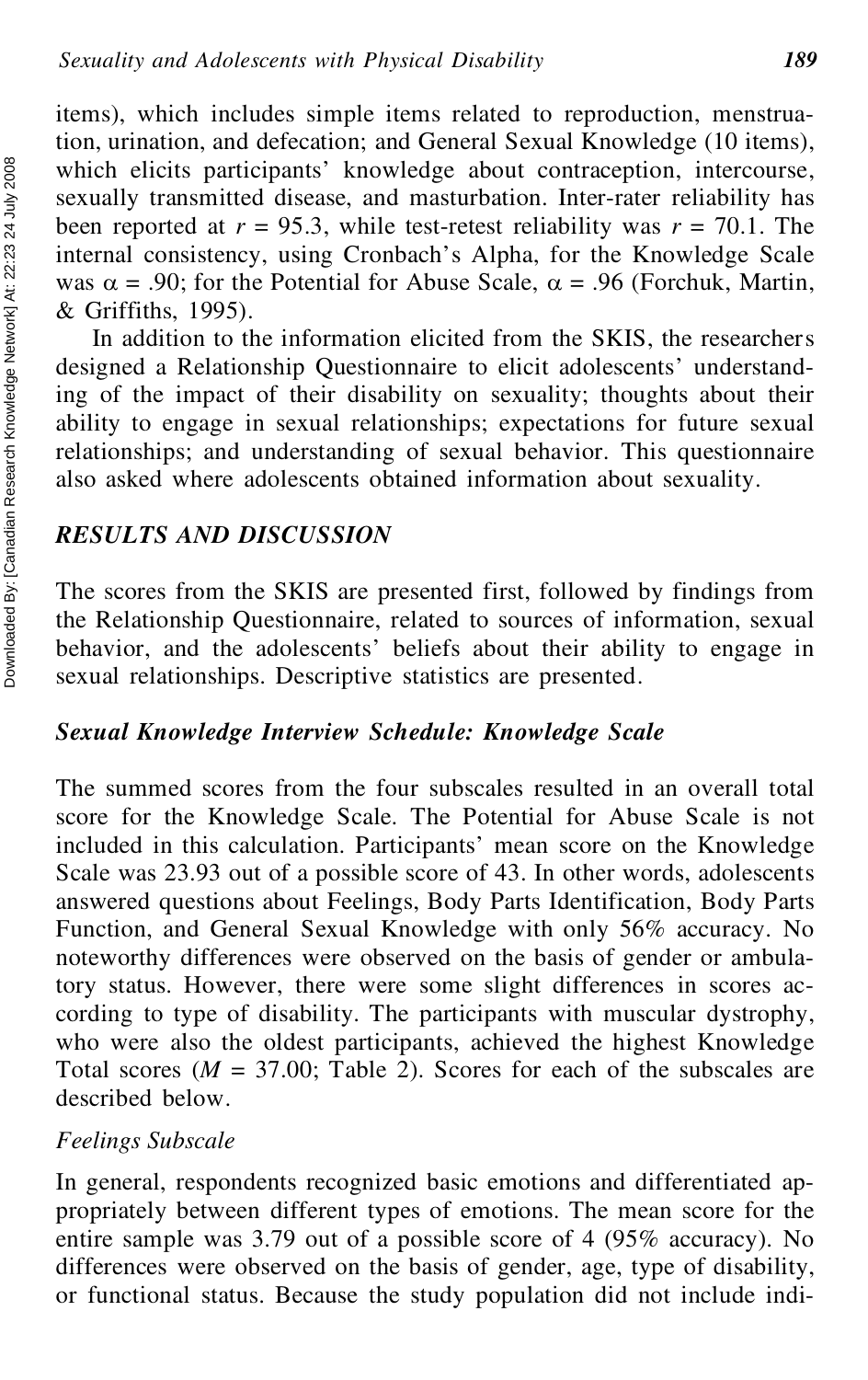| Type of disability | Average score (out of 43) |
|--------------------|---------------------------|
| Cerebral palsy     | 20.50                     |
| Spina bifida       | 26.63                     |
| Muscular dystrophy | 37.00                     |
| Unknown            | 20.25                     |

**Table 2. Average scores on knowledge scale by type of disability**

viduals with cognitive impairments, the high scores on this subscale were not surprising.

## *Body Parts Identification Subscale*

The scores on this subscale reflect the ability of participants to accurately name parts of the reproductive system from diagrams presented to them. The pattern of responses on this scale was similar to the pattern observed in the total Knowledge Scale. Overall, the scores were quite low. Specifi cally, the mean score for the entire sample was 5.41 out of a possible score of 11 (49% accuracy). The highest scores were again attained by the older children with muscular dystrophy (Table 3). However, one observation not seen in the total Knowledge Scale scores was that the adolescents classified as "community ambulators" had mean Body Parts Identification scores that were higher  $(M = 7.38)$  than either the nonambulatory ( $M = 4.88$ ) or the partially ambulatory ( $M = 4.00$ ) participants.

# *Body Parts Function Subscale*

Despite the present sample's limited knowledge regarding the anatomical location of various body parts, the participants demonstrated greater knowl-

| Type of disability | Average score (out of 11) |
|--------------------|---------------------------|
| Cerebral palsy     | 4.08                      |
| Spina bifida       | 6.55                      |
| Muscular dystrophy | 9.50                      |
| Unknown            | 4.25                      |

**Table 3. Average scores on body parts identification subscale by type of disability**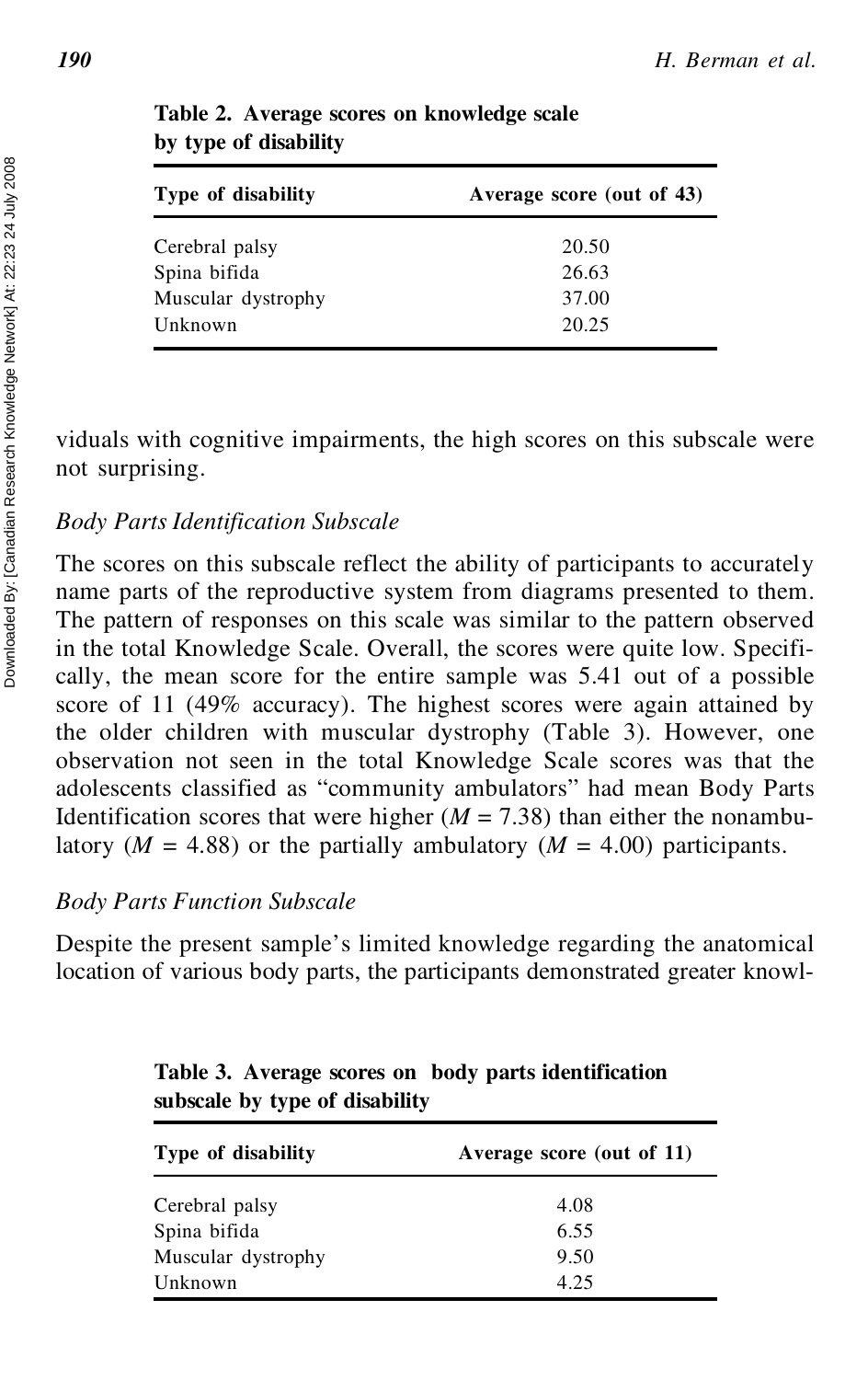edge concerning the function of these structures. The mean score for the entire sample was 6.48 out of a possible score of 9 (72% accuracy). No differences in responses were observed on the basis of age group, gender, type of disability, or ambulatory status.

## *General Sexual Knowledge Subscale*

With respect to General Sexual Knowledge, the mean score was 8.24 out of a possible score of 19 (43% accuracy). Based on the authors' collective clinical experience, this score was lower than expected, raising some important questions and implications for education of this population. No differences were noted in this subscale on the basis of gender or ambulatory status. Regarding type of disability, the pattern was similar to that observed for the other scales: adolescents with muscular dystrophy, who were also the oldest participants, had the highest scores, followed by adolescents with spina bifida (Table 4). The lowest scores were consistently seen in the participants with cerebral palsy.

## *Sexual Knowledge Interview Schedule: Potential for Abuse Scale*

The scores on the Potential for Abuse Scale suggested there is little likelihood of abuse among the study sample. The mean score for the entire sample was 0.24 out of a possible score of 3 (8% Potential for Abuse). However, there are several explanations for the low scores on this scale, and it would be misleading to conclude solely on the basis of this finding that abuse is not a problem among this population. For example, the scale included questions such as, "Who other than yourself has touched your sex organs?" For children with spina bifida who require catheterizations, this question may yield a different response than that which might be obtained in a sample of adolescents who do not have physical disabilities. In other words, there may be difficulty distinguishing between appropri ate and inappropriate forms of touching.

| Type of disability | Average score (out of 19) |
|--------------------|---------------------------|
| Cerebral palsy     | 6.83                      |
| Spina bifida       | 9.27                      |
| Muscular dystrophy | 15.00                     |
| Unknown            | 6.25                      |

**Table 4. Average scores on general sexual knowledge subscale by type of disability**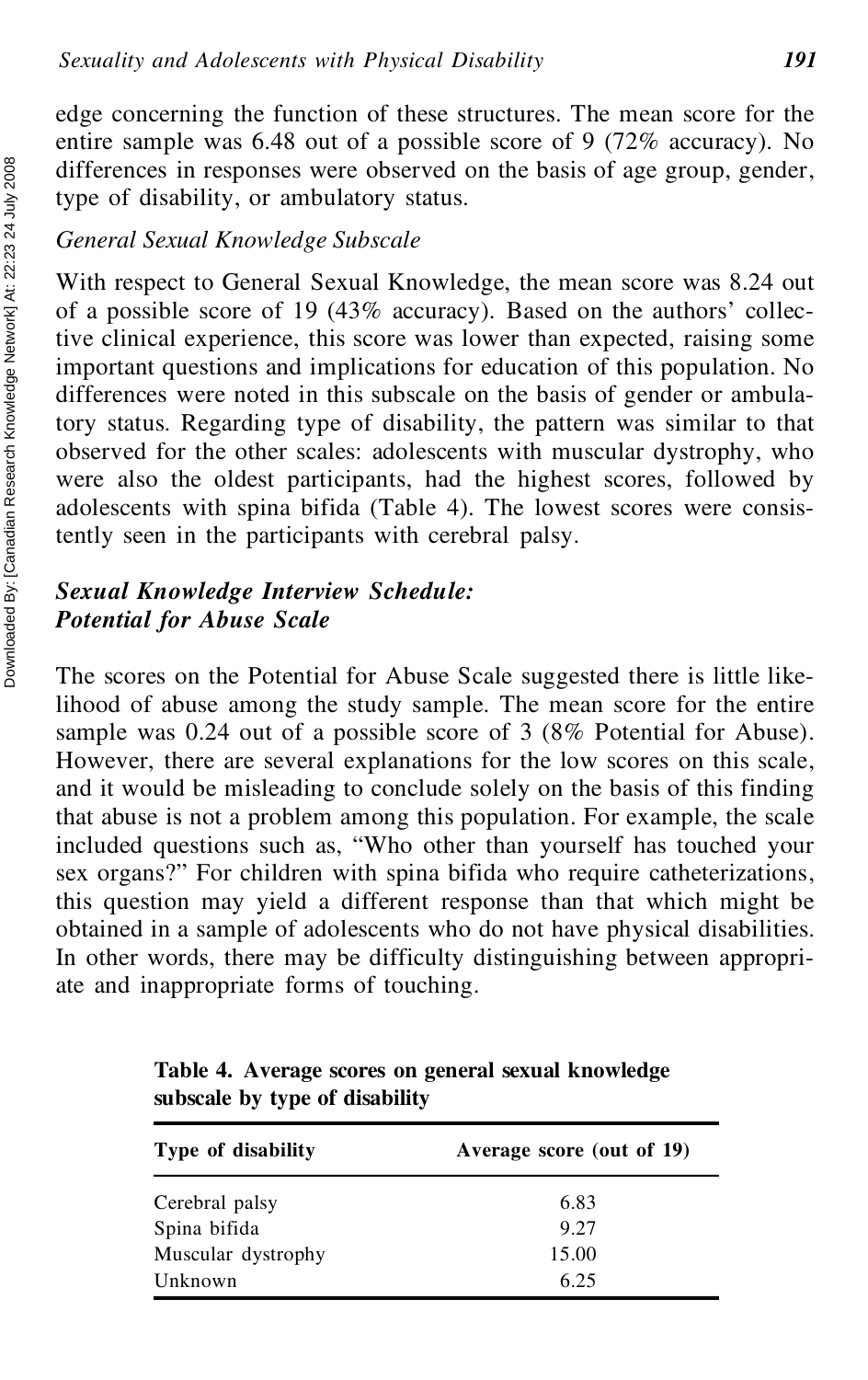#### Relationship Questionnaire

### *Sources of information*

Findings from the literature, as well as from the authors' collective experiences, indicate that among the study population, many adolescents may be excluded from sex education classes. In this study, 55% of the partici pants between 12 to 15 years of age, and 18% of the participants between 16 to 18 years of age reported they had not attended sex education classes in their schools.

Fully 90% of the participants stated that they received sexuality infor mation by professionals, including nurses, doctors, social workers, teach ers, and assistants. Other sources were identified as family (79%), school  $(76\%)$ , the media (69%), and friends (45%). It is noteworthy that only 13 participants out of 29 identified their peer group as a primary source of information.

There were some interesting differences noted among participants' perceptions of the relevance of sex education classes. Among the 72% who had attended classes, a disturbingly high proportion (24%) reported that the classes were either "not useful" to them or that they did not know how useful the classes were. Looking at these responses on the basis of functional status, our finding that 38% of the nonambulators and partial ambulators found their sex education classes not helpful or did not know how helpful they were is not surprising. In contrast, 100% of the commu nity ambulatory participants indicated that sex education classes were helpful to them. Thus, it would seem that the classes were geared to the needs and concerns of ambulatory adolescents, while little attention was paid to the unique concerns of those with more limiting disabilities.

When asked if they would like to know more about sexuality and disability, 14% responded that they were uncertain. However, variation in responses was noted according to age. All older participants, aged 19 to 22, wanted more information, whereas only 44% of the younger partici pants, aged 12 to 15, were interested in additional information. Among the 16 to 18 year olds, 88% indicated a desire for more information on this topic.

The adolescents also were asked what they thought would be the best way to teach sex education. Most (79%) indicated that they would want information presented to them on an individual basis, rather than in a group setting or in writing. Although this finding does seem to reflect their embarrassment around the topic of sexuality, it does not appear to be borne out in practice. According to two of the investigators of this research (a social worker and a nurse clinician who work closely with adolescents with physical disabilities), the disturbing reality is that few referrals are made for the purpose of obtaining information about sexuality.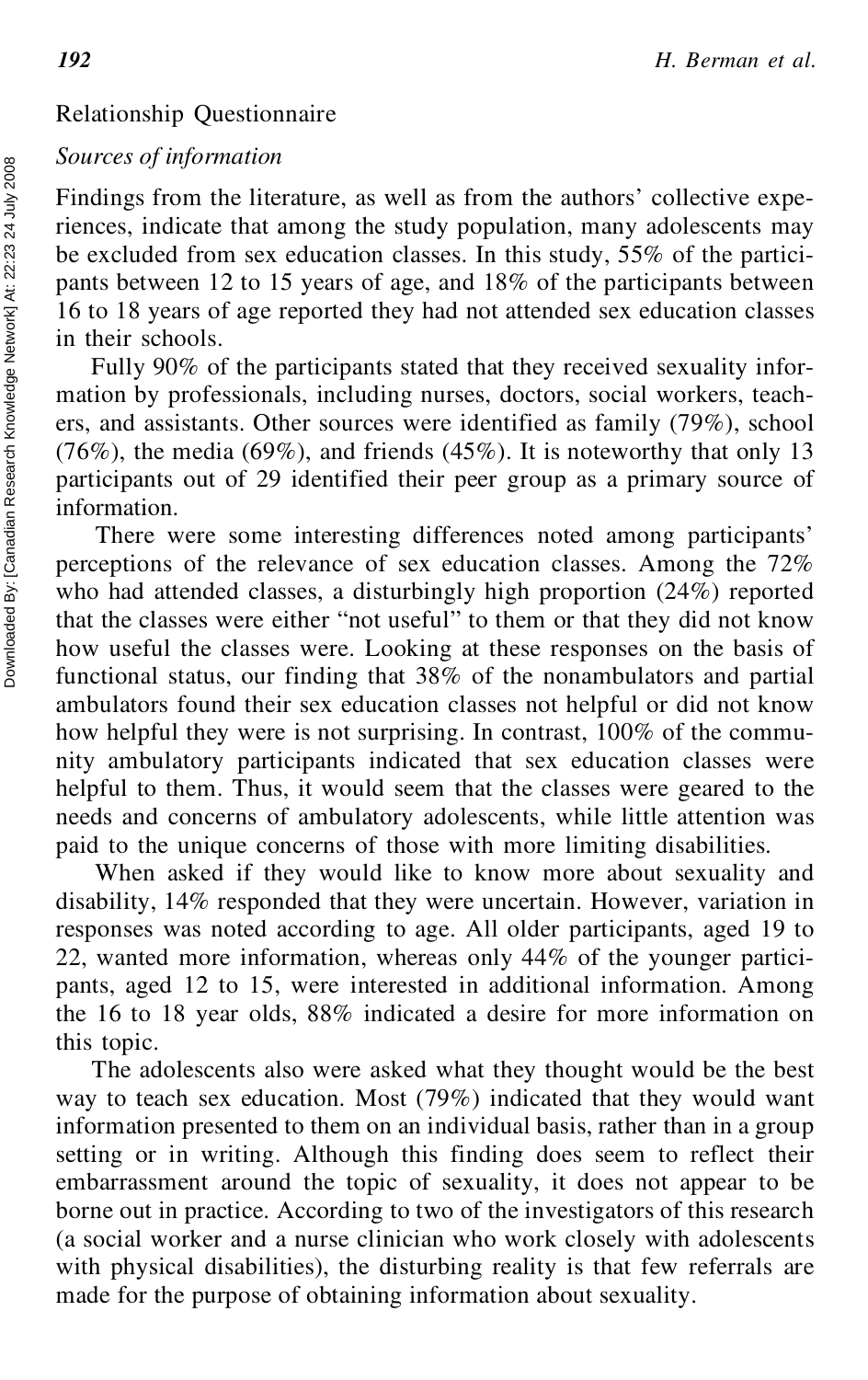*Sexual Behavior and Beliefs about Ability to Engage in Sexual Relationships*

Of the sample, 87% thought they are able to have a sexual relationship and 79% responded that they expect to have a sexual relationship in the future; 17% responded that they do not; and 4% stated that they did not know. The responses showed no variation by gender.

With respect to their expectations about the physical status of future sexual relationship partners, 45% of participants stated that they did not know. Interestingly, 24% and 28% of participants expected to have "able bodied" or "either able-bodied or disabled" future partners respectively. Only 3% (one respondent) expected to have a "disabled" future partner. Finally, none of the seventeen 16–18 year olds in this study reported that they had ever had a sexual relationship.

## *IMPLICATIONS FOR PRACTICE*

The findings of this research have several important implications for nurses and other health and social service professionals who interact with adolescents with physical disabilities. Although few study participants reported that they have engaged in intimate sexual relationships, the majority expressed a desire to do so. Consistent with previous study findings, however, they have little knowledge about sexuality in general and about the effects of their own disability on sexuality and reproductive function in particular; they have few ideas as to how they can obtain this knowledge; and they are ambivalent about whether they would even like to receive information regarding sexuality and disability. While they stated that they rely on health care professionals for sex education, they typically do not access these individuals or their peers as a source of learning.

In an era when discussions about sex and sexuality have become com monplace, it is difficult to comprehend that for those with disabilities, the topic remains shrouded in so much secrecy. The systematic exclusion of this group from sex education programs appears to be a significant barrier. When adolescents do attend such programs, the discussions are often irrelevant to their unique needs and concerns, making it difficult for these teens to be active participants. The problem is further complicated by the fact that no single group of health or social service providers has come forth to respond to the concerns of this population. It is possible that nurses and educators feel they do not have sufficient expertise to offer sex edu cation designed to meet the unique needs of this group, although this cannot be stated with certainty. Regardless of the reasons, it is clear that, whether intentional or not, the needs for sex education among adolescents with physical disabilities are being overlooked, thereby reinforcing the myth that these individuals are asexual beings. Further, the prevailing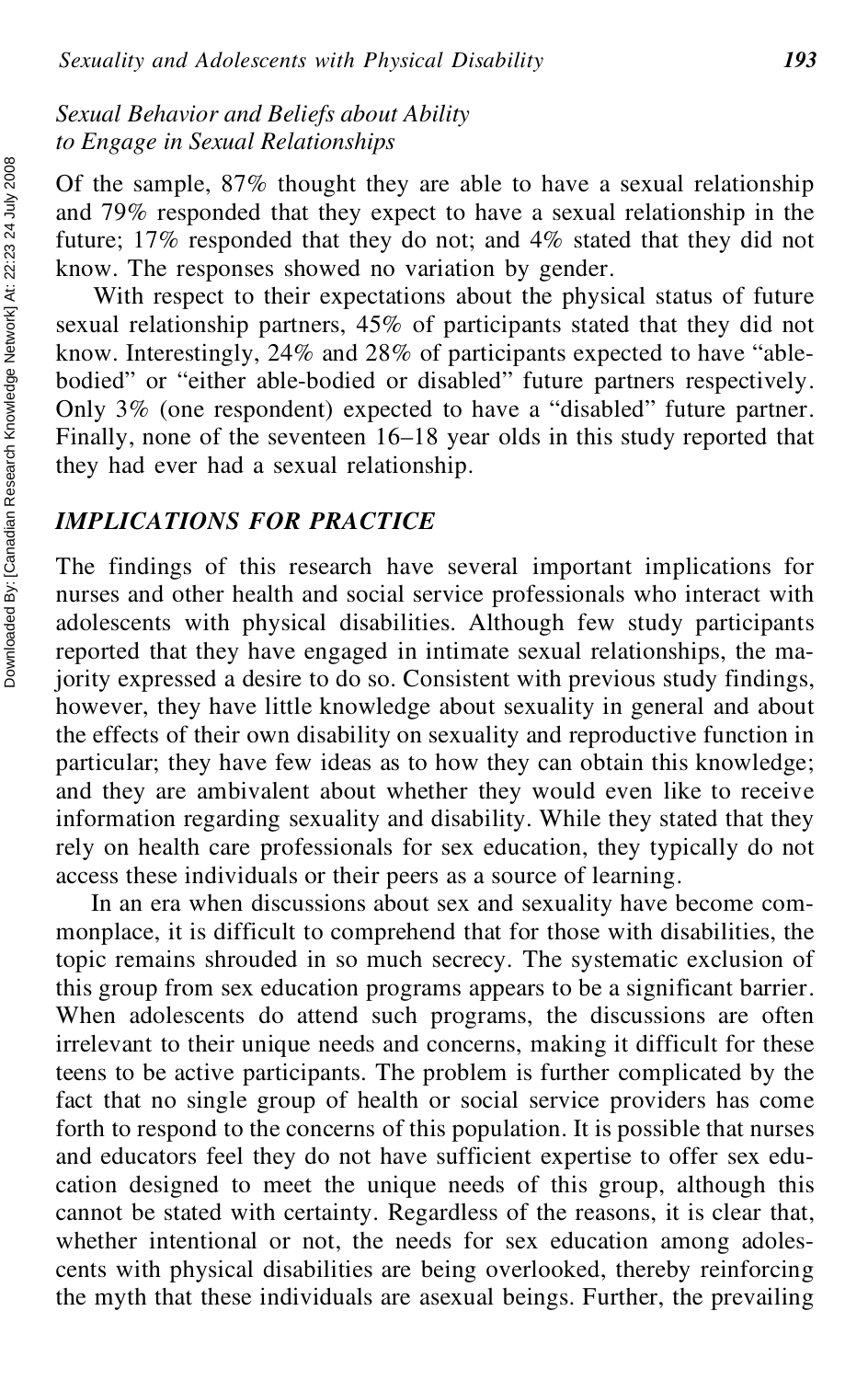taboos preclude the possibility for these adolescents to engage in open and frank discussion and information-sharing on this important issue.

The lack of agreement regarding whose responsibility it is to provide sex education to teens with physical disabilities has resulted in a situation where imparting this knowledge simply does not occur. Clearly, education is not the exclusive domain of any single profession but should be viewed as an interdisciplinary imperative. Educational initiatives should include, but not be limited to, knowledge of general anatomy and physiology, specifics about sexual functioning with particular reference to participants' unique disabilities, feelings and emotions related to sexuality, information about family planning, and concerns about sexually transmitted diseases. Such information could be incorporated into a school health program under the auspices of a public health school nurse. As well, it is critical that educators anticipate potential concerns of this population: whether the condition is hereditary and can be passed on to offspring; questions about their ability to parent; worries about attractiveness to others.

Students with disabilities who do participate in sex education pro grams should be given an opportunity to ask questions both in and out of the group. By including some discussion about common sexual dysfunction as part of a regular program, all members are granted permission to raise issues that otherwise might be avoided. This approach is useful in that it enables the teens with disabilities to see that even those without disability also confront problems with sexuality. Whatever format is selected, deliberate efforts must be made to incorporate content relevant to adolescents with physical disabilities.

Although the occurrence of abuse in this population was not a pri mary focus of this study, the findings from the SKIS Potential for Abuse Scale suggest that there was a low incidence of abuse among this study sample. However, it would be misleading to conclude that abuse does not exist. Rather, it means that abuse may exist, but we don't know about it yet. The dependency of children on their caregivers makes the process of reporting abuse extremely complex; this is an area that warrants further investigation.

## *CONCLUSION*

The present findings suggest that the sexual knowledge and behavior of adolescents with physical disabilities is an important area of study. Clear trends have been identified, suggesting that these adolescents generally lack adequate understanding of their sexuality. However, the current study's relatively small sample size makes it difficult to draw firm conclusions or to make comparisons based on gender, age, or type of disability. Although many adolescents were invited to participate, only a small num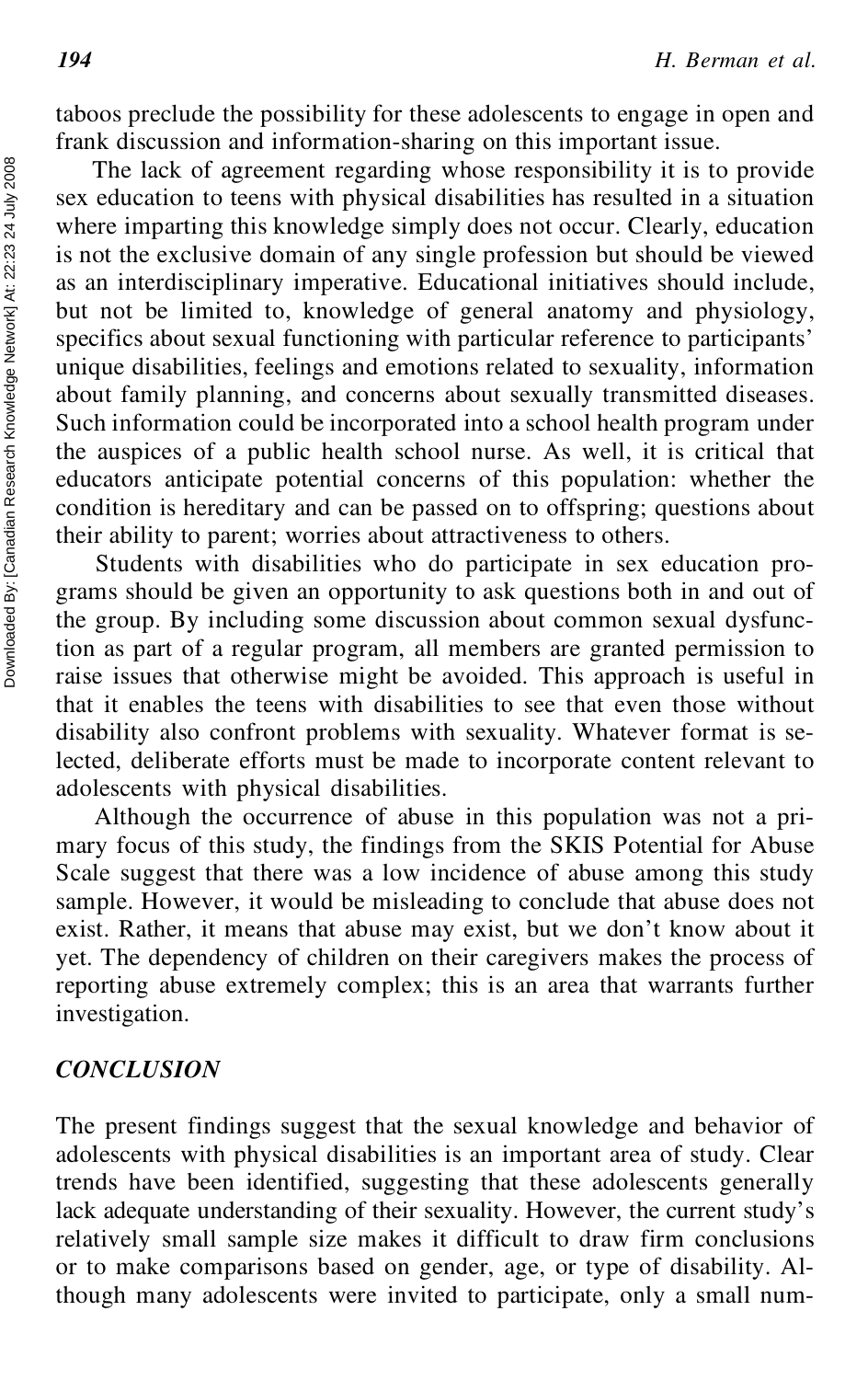ber chose to do so. Whether comparable numbers of able-bodied teens would have refused can only be a matter of speculation, but it is unlikely. In view of the small sample size, the trends found should be further explored in future research with larger samples. In addition, the inclusion of a control group of adolescents without disabilities would allow re searchers to more clearly compare the sexual knowledge and behavior of adolescents with and without disabilities.

Nurses, physicians, social workers, psychologists, occupational and physical therapists, parents, and teachers have a collective responsibility to view adolescents with physical disabilities in a holistic manner, ac knowledging that they are human beings with sexual needs and desires, not unlike those of teenagers without disability. We cannot pass their concerns on to "the experts" as they simply don't exist. Reluctance by professionals to respond to the needs of this group only reinforces their doubts. While it is true that unless we have a disability ourselves, it is doubtful that we have expertise related to sexual problems associated with disability. Even individuals with the same disability may lack that expertise because each disability typically manifests itself in many ways. However, what we have in common is our humanity, and therefore our sexuality, and this is far more relevant than our differences. It is not necessary for us to have all the answers, nor is that what adolescents want. Rather, they want us to be honest about what we know, and what we don't know, and to demonstrate a willingness to help them find an swers, strategies by which they can achieve solutions, and acknowledg ment and recognition that their concerns regarding sexuality are valid.

The apparent difficulties faced by adolescents with physical disabilities to discuss sexuality issues reflect the societal attitude that sex belongs to those who are able-bodied. Only when this perspective is challenged will there be fairness for people with cerebral palsy, muscular dystrophy, spina bifida, and so many other disabilities. Adolescents with disabilities have to plan sexual activity in a realistic way, adjustments may need to be made, and there is likely to be considerable trial and error. Ultimately, however, bodily contact is pleasurable, regardless of whether or not one has a disability. Efforts are needed that go beyond education of the adolescent that include education of the public as well. Too often, society's attitudes toward those with disabilities are more of a hindrance to an adolescent's sexual development than any limitation of the condition itself.

#### *REFERENCES*

Bardach, J. L., & Anderson, F. (1979). Sexual therapy in rehabilitation. In R. Murray & J. Kijek (Eds.), *Current perspectives in rehabilitation nursing* (pp. 200–215). St. Louis: Mosby.